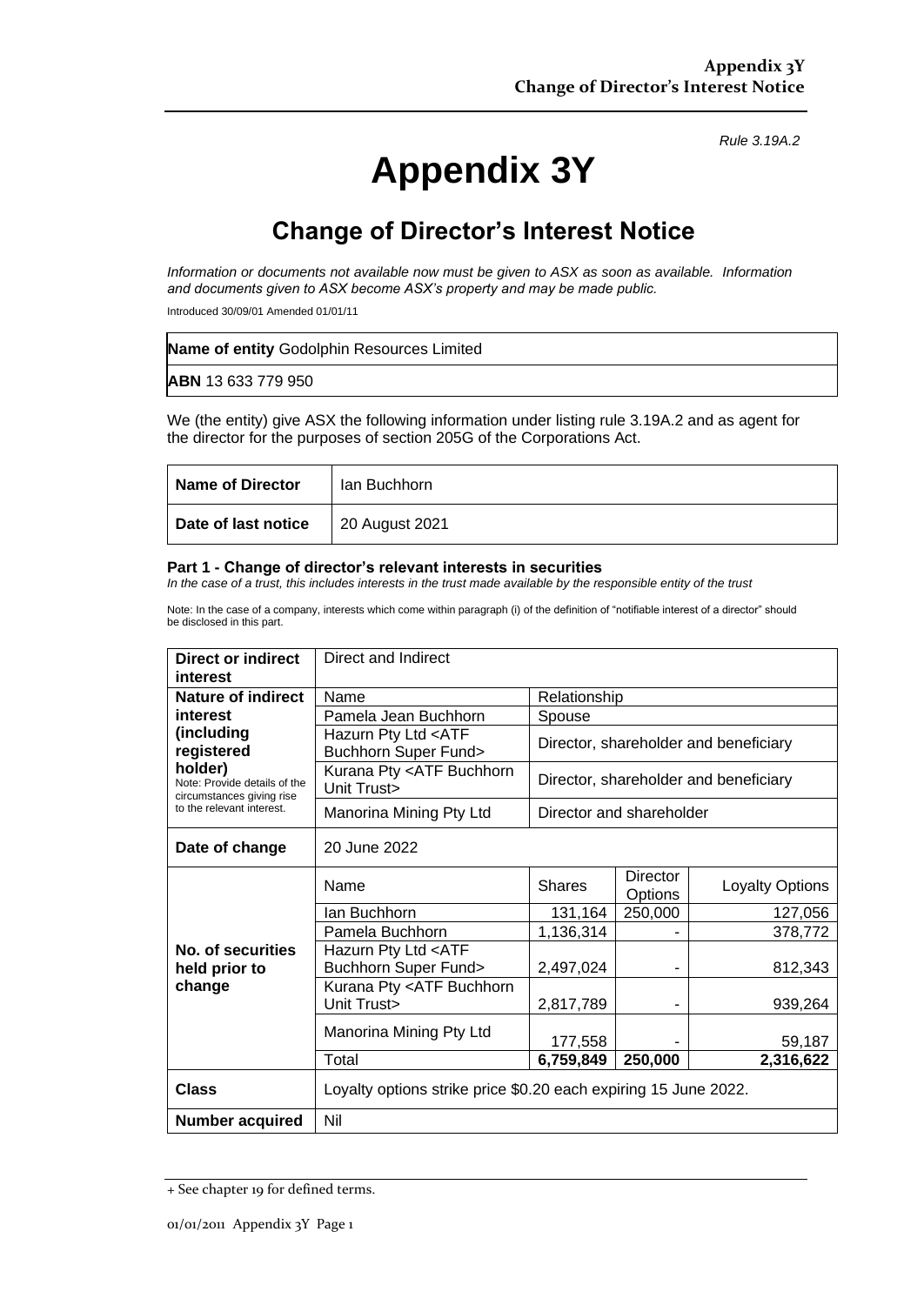| <b>Number expired</b>                                                                                                                                                             | 2,316,622                                                      |                     |                               |
|-----------------------------------------------------------------------------------------------------------------------------------------------------------------------------------|----------------------------------------------------------------|---------------------|-------------------------------|
| <b>Value/Consideration</b><br>Note: If consideration is non-<br>cash, provide details and<br>estimated valuation                                                                  | \$Nil                                                          |                     |                               |
|                                                                                                                                                                                   | Name                                                           | Shares <sup>1</sup> | Director Options <sup>2</sup> |
| No. of securities held<br>after change                                                                                                                                            | lan Buchhorn                                                   | 131,164             | 250,000                       |
|                                                                                                                                                                                   | Pamela Buchhorn                                                | 1,136,314           |                               |
|                                                                                                                                                                                   | Hazurn Pty Ltd <atf buchhorn="" super<br="">Fund&gt;</atf>     | 2,497,024           |                               |
|                                                                                                                                                                                   | Kurana Pty <atf buchhorn="" unit<br="">Trust&gt;</atf>         | 2,817,789           |                               |
|                                                                                                                                                                                   | Manorina Mining Pty Ltd                                        | 177,558             |                               |
|                                                                                                                                                                                   | Total                                                          | 6,759,849           | 250,000                       |
| Nature of change<br>Example: on-market trade, off-<br>market trade, exercise of<br>options, issue of securities under<br>dividend reinvestment plan,<br>participation in buy-back | Loyalty options strike price \$0.20 each expired 15 June 2022. |                     |                               |

### **Part 2 – Change of director's interests in contracts**

Note: In the case of a company, interests which come within paragraph (ii) of the definition of "notifiable interest of a director" should be disclosed in this part.

| <b>Detail of contract</b>                                                                                                                                                   | Nil            |
|-----------------------------------------------------------------------------------------------------------------------------------------------------------------------------|----------------|
| Nature of interest                                                                                                                                                          | Not Applicable |
| Name of registered holder<br>(if issued securities)                                                                                                                         | Not Applicable |
| Date of change                                                                                                                                                              | Not Applicable |
| No. and class of securities to which<br>interest related prior to change<br>Note: Details are only required for a contract in relation to which the<br>interest has changed | Not Applicable |
| Interest acquired                                                                                                                                                           | Not Applicable |
| Interest disposed                                                                                                                                                           | Not Applicable |
| <b>Value/Consideration</b><br>Note: If consideration is non-cash, provide details and an estimated<br>valuation                                                             | Not Applicable |
| Interest after change                                                                                                                                                       | Not Applicable |

<sup>&</sup>lt;sup>1</sup> Ordinary fully paid shares.<br><sup>2</sup> Incentive options strike price \$0.25 each expiring 5 December 2022.

<sup>+</sup> See chapter 19 for defined terms.